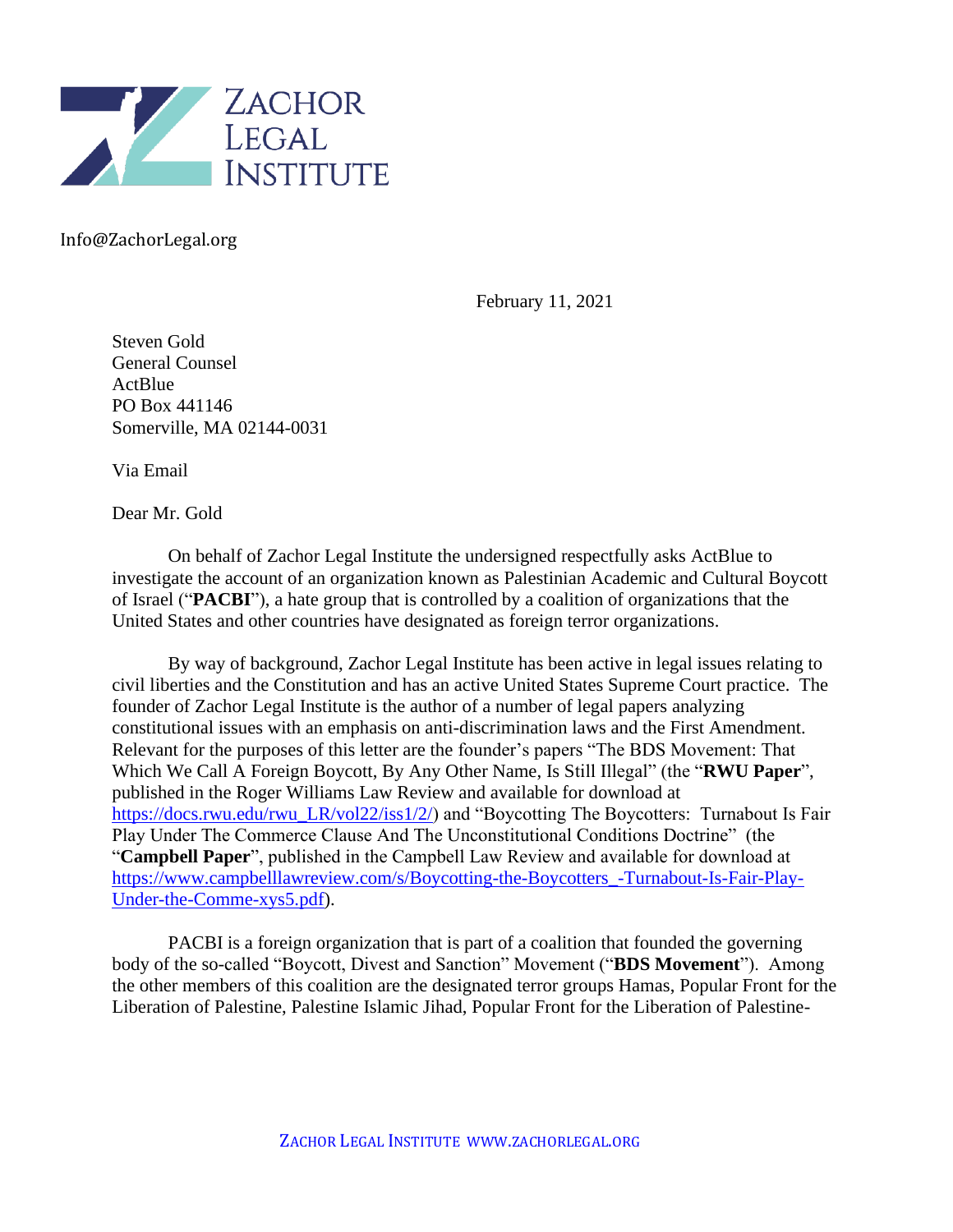General Command and Palestinian Liberation Front.<sup>1</sup> As the independent and non-partisan Jerusalem Center for Public Affairs detailed in its 2019 report on the PACBI's terror links, "The PACBI Deception Unmasked: Terror Links and Political Warfare Masquerading as Human Rights", PACBI not only is a founding member of the coalition that controls the BDS Movement (the BDS National Committee, or "**BNC**"), "PACBI and the terror-linked BNC are operationally the same organization: PACBI serves as the 'face' of the BNC. PACBI and the BNC share the same website, mailing list, and staff members, indicating a strong overlap in the BDS Movement's leadership roles... PACBI's leaders and coordinators have actively supported Islamic and Palestinian terrorists. PACBI activists have also led violent protests…."<sup>2</sup>

While some supporters whitewash the BDS Movement's genocidal aims and its ultimate objective of ethnically cleansing Jews from their historic homeland in Israel, even those on opposite ends of the political spectrum in the United States from current President Biden to former Secretary of State Pompeo and 2020 Presidential candidate Andrew Yang, agree that the BDS Movement is a racist hate group<sup>3</sup> and a front for terror groups.<sup>4</sup>

While the BDS Movement (including BNC affiliates) has regularly been de-platformed from social media and crowdfunding sites for violating rules regarding hate activity, including by DonorBox in 2018, it appears that ActBlue has allowed PACBI to raise funds through ActBlue Charities.<sup>5</sup>

We have two general concerns about PACBI's usage of ActBlue's services.

<https://www.aljazeera.com/news/2020/5/21/biden-draws-ire-of-palestinian-activists-for-shunning-bds-efforts> (Biden said the movement "singles out Israel – home to millions of Jews – and too often veers into anti-Semitism, while letting Palestinians off the hook for their choices.'"); *see also*, then-Secretary of State Mike Pompeo's 2020 description of BDS as anti-Semitic, United States Department of State press statement titled "Identifying Organizations Engaged in Anti-Semitic BDS Activities", November 19, 2020, available at <https://www.state.gov/identifying-organizations-engaged-in-anti-semitic-bds-activities/> *and* 2020 Democratic presidential candidate and current New York City mayoral candidate Andrew Yang's op-ed deeming BDS to be anti-Semitic, Forward.com (January 22, 2021), available at [https://forward.com/opinion/462603/andrew-yang](https://forward.com/opinion/462603/andrew-yang-mayoral-race-new-york-city-jewish-community/)[mayoral-race-new-york-city-jewish-community/](https://forward.com/opinion/462603/andrew-yang-mayoral-race-new-york-city-jewish-community/) ("Not only is BDS rooted in antisemitic thought and history, hearkening back to fascist boycotts of Jewish businesses, it's also a direct shot at New York City's economy.") <sup>4</sup> In 2018, Zachor Legal Institute finalized a study investigating the ties between certain designated foreign terror organizations, including the PFLP, and groups operating on university campuses. That study resulted in a report that was sent to the United States Department of Justice, recommending an investigation into the presence of terror groups on U.S. campuses under the federal material support to terror statute, 18 U.S. Code § 2339A. A copy of the letter can be downloaded at [https://zachorlegal.org/wp-content/uploads/2018/11/Final-DOJ-](https://zachorlegal.org/wp-content/uploads/2018/11/Final-DOJ-Letter.pdf?189db0&189db0)

[Letter.pdf?189db0&189db0.](https://zachorlegal.org/wp-content/uploads/2018/11/Final-DOJ-Letter.pdf?189db0&189db0) *See*, *also*, the RWU Paper.

<sup>&</sup>lt;sup>1</sup> Dan Diker and Adam Shay, JERUSALEM CENTER FOR PUBLIC AFFAIRS, "The PACBI Deception Unmasked: Terror Links and Political Warfare Masquerading as Human Rights" (2019), available at https://jcpa.org/pdf/PACBI\_unmasked\_web.pdf.

<sup>2</sup> *Id*. at 5-6.

<sup>3</sup> *See, e.g*., President Biden's description of BDS as anti-Semitic, "Biden Draws Ire of Palestinian Activists for Shunning BDS Efforts, ALJAZEERA.COM (May 21, 2020), available at

<sup>5</sup> While a search through ActBlue's directory using the search terms either PACBI or BDS/BNC found no results, the BDS Movement's website, [https://bdsmovement.net/donatefromus,](https://bdsmovement.net/donatefromus) states that donations made for the benefit of PACBI are "Secured by ActBlue Charities". *See* Exhibit A. It may be the case that this is an unauthorized use of the ActBlue name, but we welcome any clarification as to ActBlue's involvement with fundraising for PACBI or BDS generally.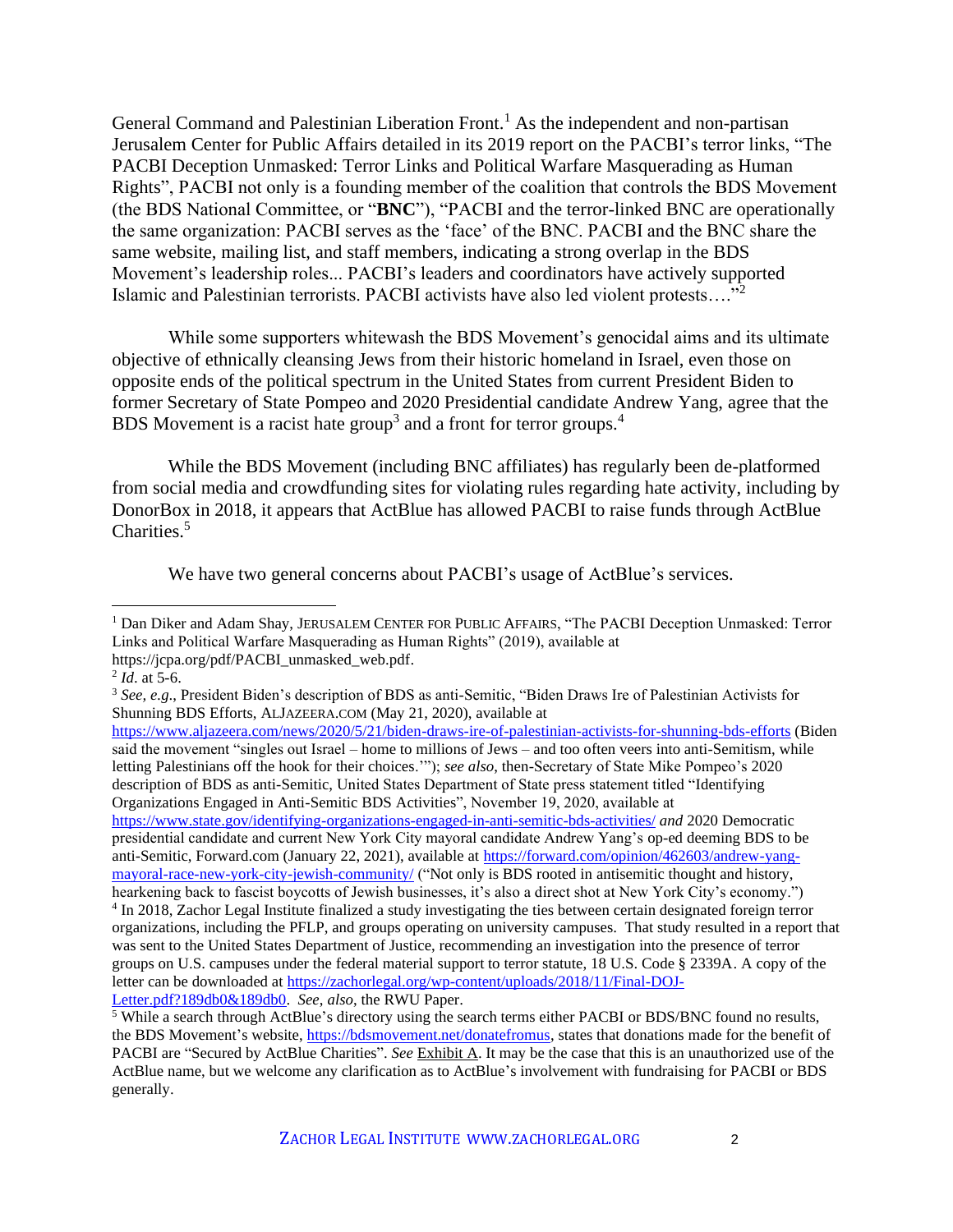First, as a terror-backed hate group, PACBI's activities constitute a violation of ActBlue's terms of service, as ActBlue does not allow illegal, obscene, threatening, defamatory or otherwise injurious content.<sup>6</sup> In addition to promoting antisemitism generally, PACBI's role in the governing body of the BDS Movement implicates it as violating various anti-discrimination including state anti-BDS laws<sup>7</sup> and is involved in providing material support to designated terror organizations that are part of the BNC. This clearly violates ActBlue's term of service regarding illegal activity.

Second, there can be no question that when PACBI raises funds through ActBlue, those funds are being used by the BNC and its designated terror group members in violation of 18 U.S.C. 2339B, which prohibits any party from providing material support to designated terror organizations. See the RWU Paper beginning at page 99 for an exhaustive analysis of how support for BDS violates 18 U.S.C. 2339B; see, also, the Campbell Paper for further details on the ties between BDS affiliates and designated terror organizations. Indeed, other companies have recently deplatformed BDS for the very same offenses of violating their terms of service and using the platforms to provide material support in violation of 18 U.S.C. 2339B.<sup>8</sup>

Further, by facilitating fundraising on behalf of an affiliate of designated terror organizations, ActBlue is likely in violation of the following federal laws either alone or as part of a enterprise, as such term is defined in 18 U.S. Code §§1961-1968 (the Racketeer Influence and Corrupt Organizations Act, or RICO):

1. Conspiracy to provide funds, goods, and services to a Specially Designated Terrorist under Executive Order 13244 as authorized pursuant to 50 U.S.C. §§ 1701–1706;

2. Providing funds, goods, and services to a Specially Designated Terrorist under Executive Order 13244 as authorized pursuant to 50 U.S.C. §§ 1701–1706;

3. Conspiracy to commit money laundering under 18 U.S.C. § 1956(h); and

4. Money laundering in fact under 18 U.S.C. § 1956(a)(2)(A).

By not taking action against PACBI (and other hate groups that promote BDS), ActBlue is not only failing to enforce its own use policies, it is potentially in violation of numerous antidiscrimination laws as well as laws that prohibit the provision of support to terror groups and their affiliates.

We urge ActBlue to review PACBI's ActBlue account in light of the facts presented here to determine whether ActBlue can continue to provide services to this hate group.

<sup>6</sup>[https://secure.actblue.com/content/fineprint.](https://secure.actblue.com/content/fineprint)

<sup>7</sup> *See* the RWU Paper and the Campbell Paper, respectively, for fulsome discussions of how BDS violates anti-terror financing laws as well as anti-discrimination laws.

<sup>8</sup> https://www.theverge.com/2020/9/24/21453935/zoom-facebook-youtube-cancel-talk-leila-khaled-san-franciscostate-university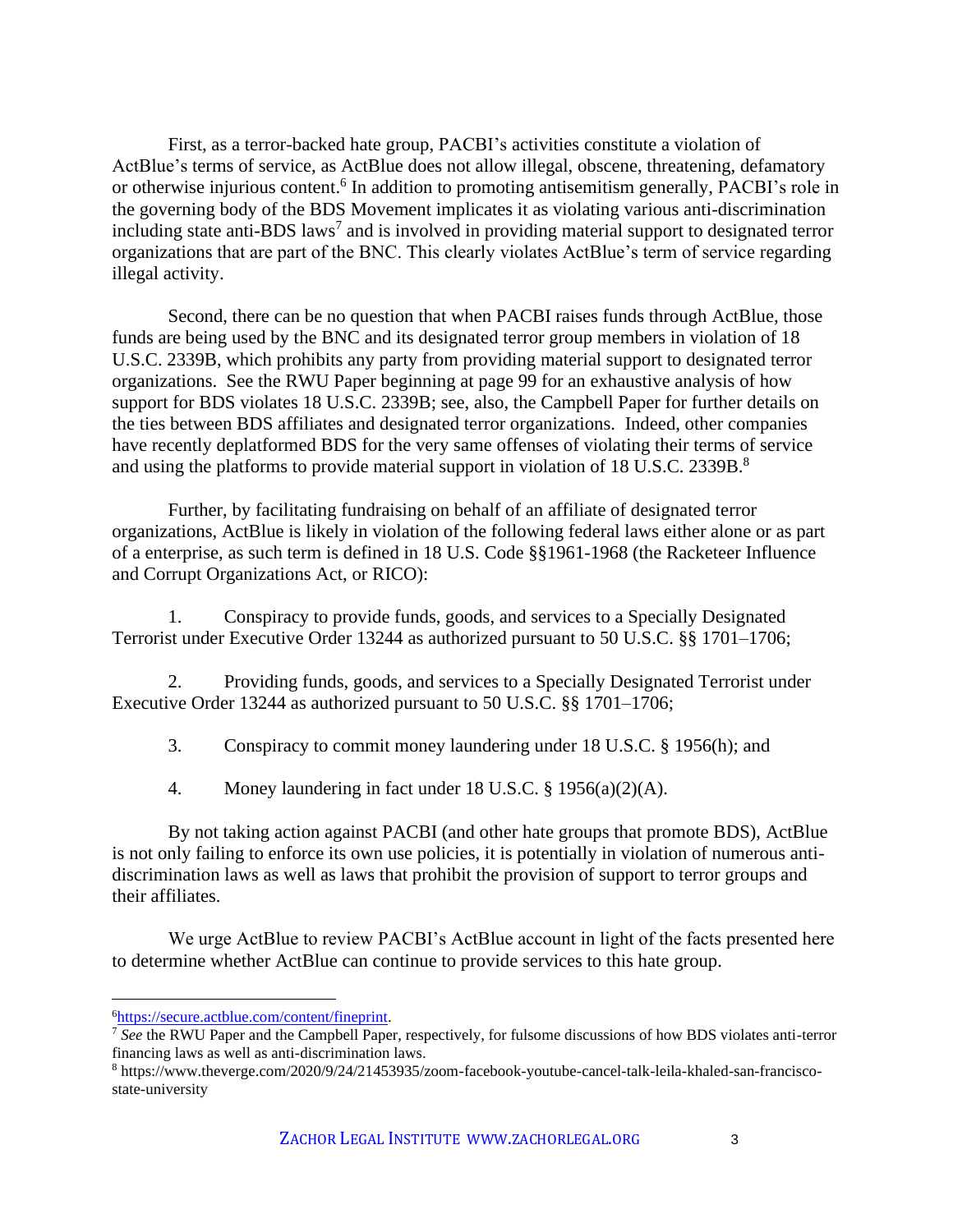Zachor can provide ActBlue with more detailed reports on the matters summarized in this letter upon your request. Please feel free to contact us at the email address listed in the header of this letter.

Sincerely,<br>Man Huwwh

Marc Greendorfer President Zachor Legal Institute